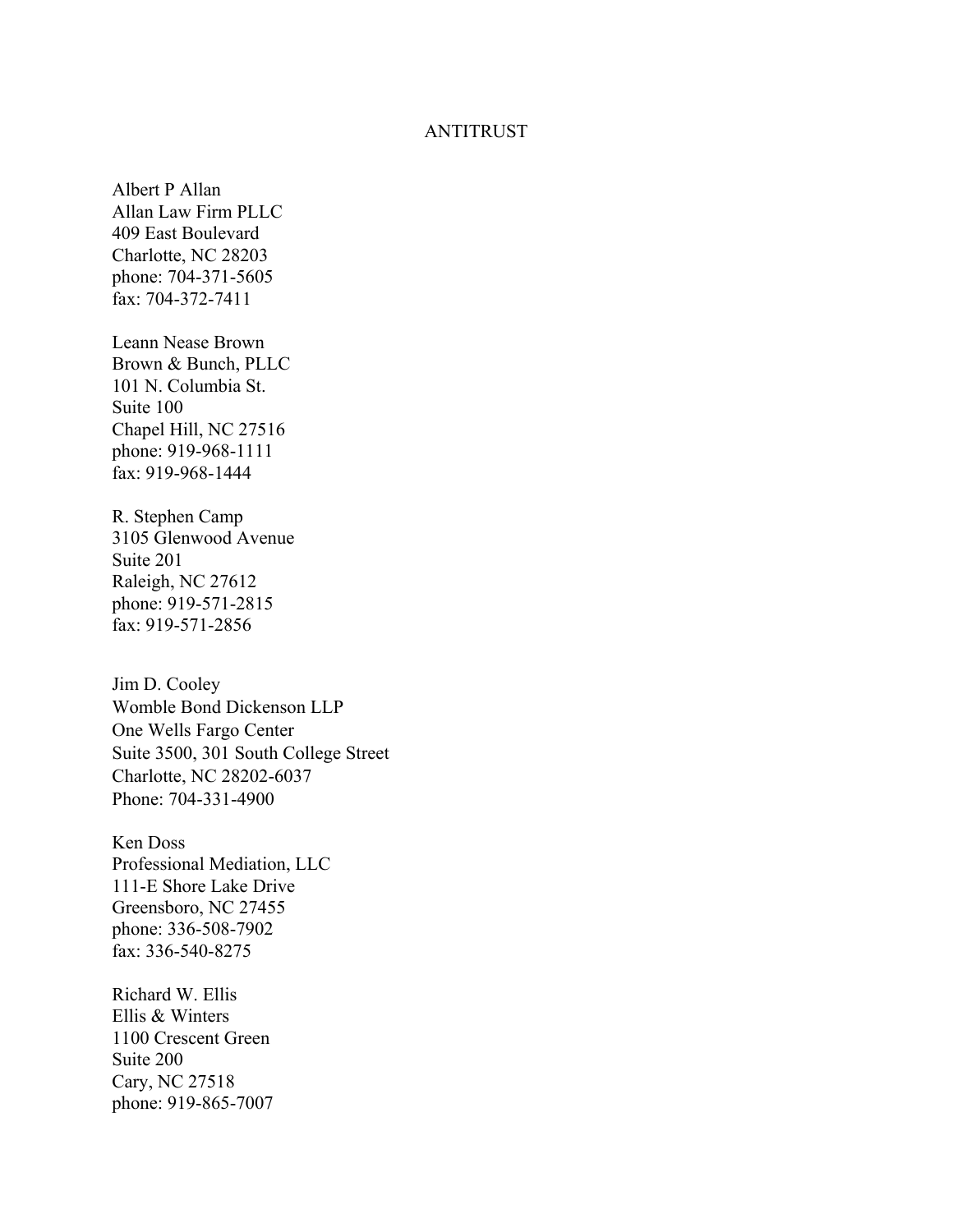## fax: 919-865-7010

Mark A. Finkelstein Smith Moore LLP P O Box 27525 Raleigh, NC 27611 phone: 919-755-8819 fax: 919-838-3124

Howard L. Kastel 10393 Holt Chapel Hill, NC 27517 phone: 919-933-9181 fax: 919-918-4472

Mark A. LaMantia LaMantia Law Offices, P.C. 8341-101 Bandford Way P O Box 97695 Raleigh, NC 27624-7695 phone: 919-676-5600 fax: 919-676-6674

James L. Lester MacCord Mason 1600 Wachovia Tower 300 North Greene Street Greensboro, NC 27402 phone: 336-273-4422 fax: 336-271-2830

James D. Llewellyn Superior Court Judge, Retired P O Box 567 Atlantic Beach, NC 28512 phone: 252-559-2714

Judge Douglas McCullough P O Box 2276 Atlantic Beach, NC 28512 (919) 819-1281